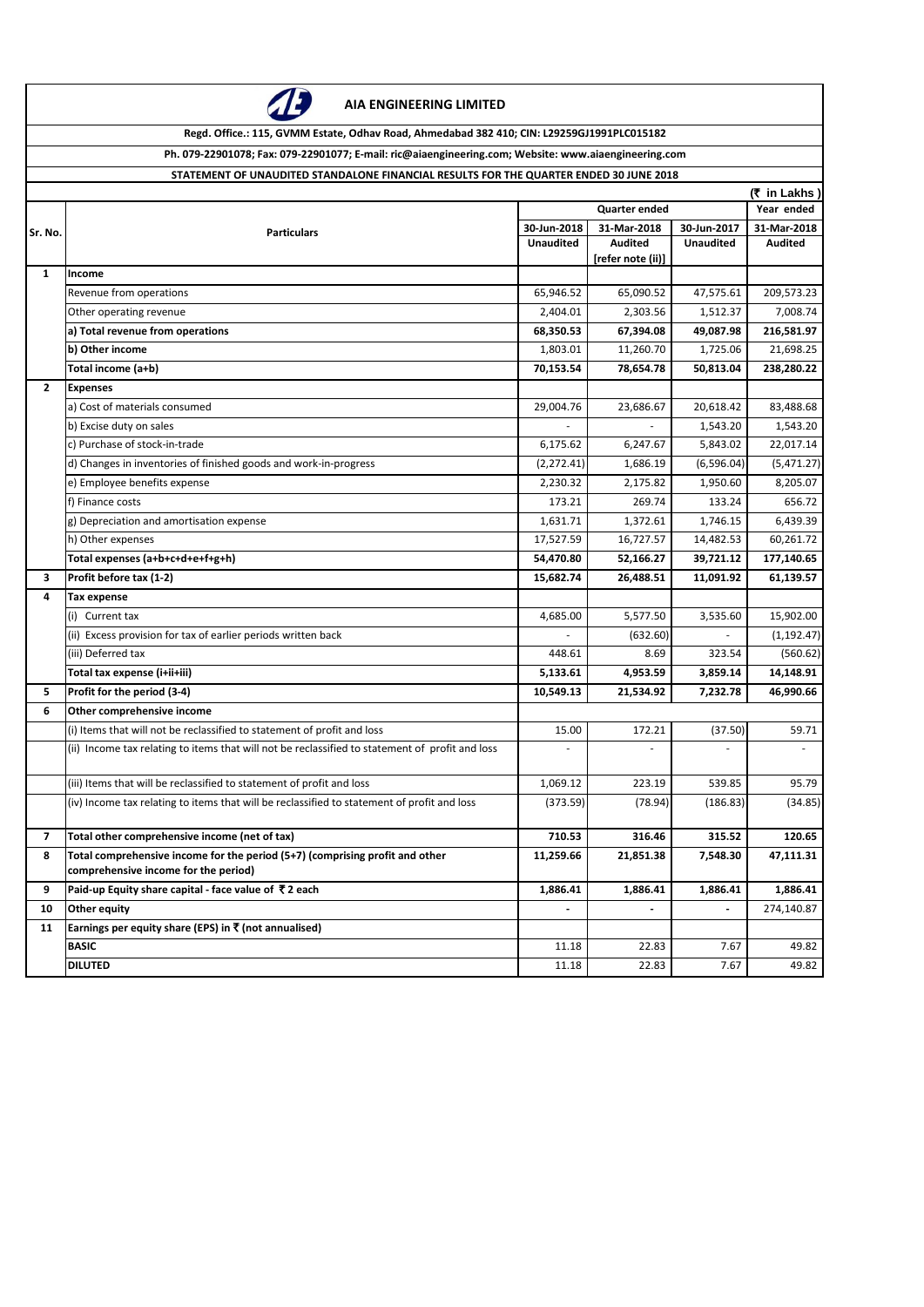## **Notes :**

- (i) The above unaudited standalone financial results for the quarter ended 30 June 2018 have been reviewed by the Audit Committee and subsequently approved by the Board of Directors in their respective meetings held on 9 August 2018. These unaudited standalone financial results are subjected to "Limited review" by the statutory auditors of the Company. The statutory auditors have expressed an unqualified conclusion. Further, amounts for the quarter ended 30 June 2017 were reviewed by predecessor auditors of the Company.
- (ii) Figures for the corresponding quarter ended 31 March 2018 as reported in these unaudited standalone financial results are the balancing figures between audited figures in respect of the full previous financial year and the published year to date figures up to the third quarter of the previous financial year. The figures up to the end of the third quarter of previous financial year had only been reviewed and not subjected to audit.
- (iii) The unaudited standalone financial results are in accordance with the Indian Accounting Standards (lnd AS) as prescribed under Section 133 of the Companies Act, 2013, read with rule 3 of the Companies (Indian Accounting Standards) Rules, 2015 and Companies (Indian Accounting Standards) (Amendment Rules), 2016.
- (iv) Effective 1 July 2017, the Government of India has introduced Goods and Service tax whereby sales are recorded net of GST whereas earlier sales were recorded gross of excise duty which formed part of expenses. Hence, revenue from operations for the quarter ended 30 June 2018 is not comparable with previous period corresponding figures.
- (v) Effective 1 April 2018, the Company has adopted Ind AS 115 "Revenue from Contracts with Customers". The adoption of the standard did not have any material impact on the financial results of the Company.
- (vi) The Company has only one reportable primary business segment as per IND AS 108 - "Operating Segments", i.e., Manufacturing of High Chrome Mill Internals.
- (vii) Figures for the previous period have been regrouped, reclassified and restated wherever necessary to make them comparable with the current period's figures.

**By Order of Board of Directors For AIA Engineering Limited**

**Date: 9 August 2018 DIN:00058177** 

**(Bhadresh K. Shah) Place:** Ahmedabad **Managing Director**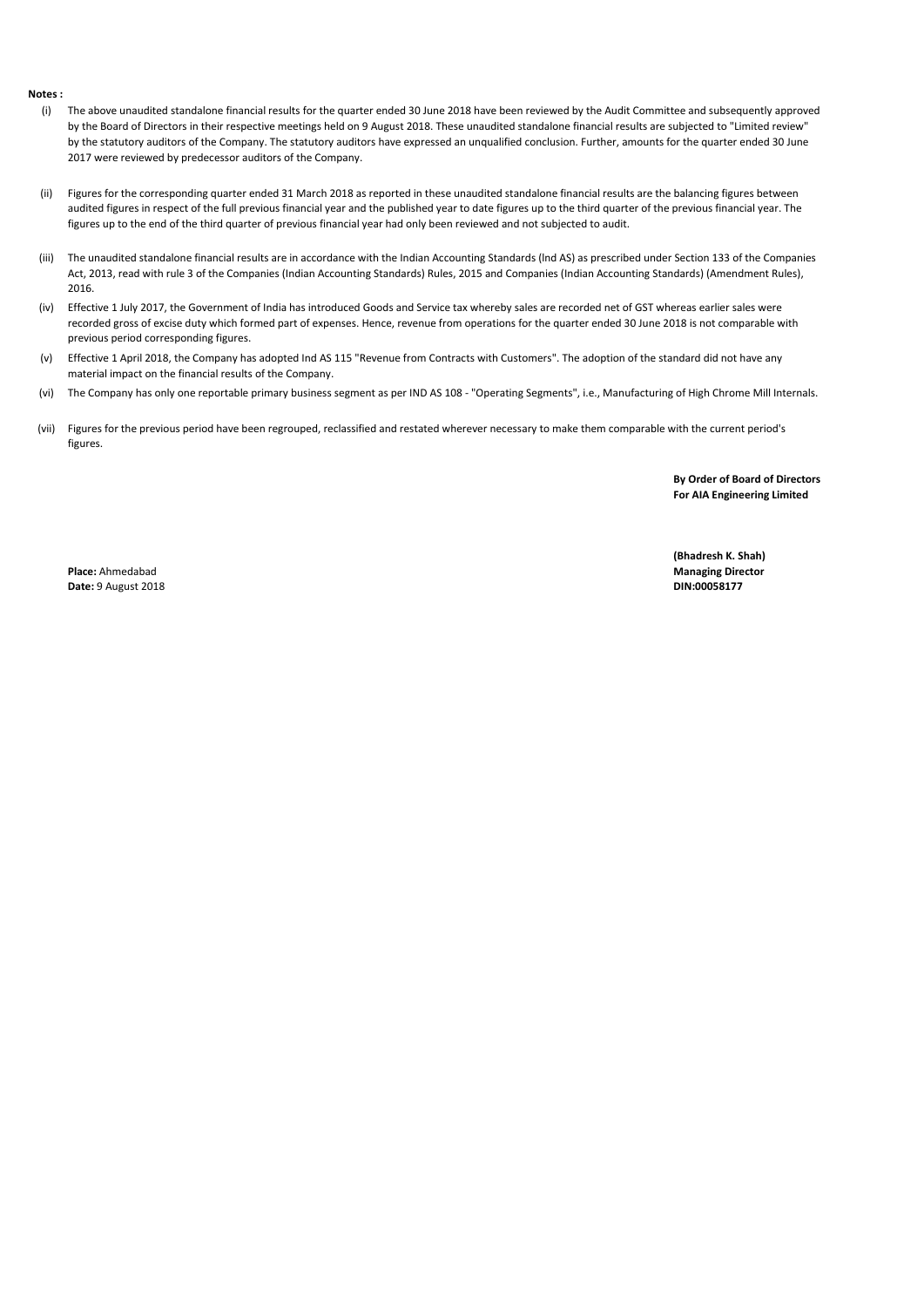

## **AIA ENGINEERING LIMITED**

**Regd. Office.: 115, GVMM Estate, Odhav Road, Ahmedabad 382 410; CIN: L29259GJ1991PLC015182 Ph. 079-22901078; Fax: 079-22901077; E-mail: ric@aiaengineering.com; Website: www.aiaengineering.com STATEMENT OF UNAUDITED CONSOLIDATED FINANCIAL RESULTS FOR THE QUARTER ENDED 30 JUNE 2018**

|                          |                                                                              | (₹ in Lakhs )          |                   |             |                |  |  |
|--------------------------|------------------------------------------------------------------------------|------------------------|-------------------|-------------|----------------|--|--|
|                          |                                                                              |                        | Year ended        |             |                |  |  |
| Sr. No.                  | <b>Particulars</b>                                                           | 31-Mar-18<br>30-Jun-18 |                   | 30-Jun-17   | 31-Mar-18      |  |  |
|                          |                                                                              |                        | <b>Audited</b>    |             | <b>Audited</b> |  |  |
|                          |                                                                              | Un-audited             | [refer note (ii)] | Un-audited  |                |  |  |
| 1                        | Income                                                                       |                        |                   |             |                |  |  |
|                          | Revenue from operations                                                      | 69,094.40              | 72,057.22         | 57,639.49   | 239,629.96     |  |  |
|                          | Other operating revenue                                                      | 2,428.54               | 2,328.05          | 1,513.00    | 7,038.81       |  |  |
|                          | a) Total revenue from operations                                             | 71,522.94              | 74,385.27         | 59,152.49   | 246,668.77     |  |  |
|                          | b) Other income                                                              | 2,016.53               | 4,950.62          | 1,849.88    | 12,181.49      |  |  |
|                          | Total Income (a+b)                                                           | 73,539.47              | 79,335.89         | 61,002.37   | 258,850.26     |  |  |
| $\mathbf{2}$             | <b>Expenses</b>                                                              |                        |                   |             |                |  |  |
|                          | a) Cost of materials consumed                                                | 33,437.79              | 29,278.85         | 24,212.30   | 98,718.66      |  |  |
|                          | b) Excise duty on sales                                                      |                        |                   | 2,155.28    | 2,155.28       |  |  |
|                          | c) Changes in inventories of finished goods and work-in-progress             | (4,784.83)             | 2,071.49          | (1, 276.62) | (2, 282.23)    |  |  |
|                          | d) Employee benefits expense                                                 | 3,082.77               | 2,846.08          | 2,737.94    | 11,315.78      |  |  |
|                          | e) Finance costs                                                             | 183.35                 | 285.30            | 140.36      | 692.76         |  |  |
|                          | f) Depreciation and amortisation expense                                     | 1,654.73               | 1,397.91          | 1,775.80    | 6,558.07       |  |  |
|                          | g) Other expenses                                                            | 24,229.05              | 23,531.04         | 18,338.15   | 83,191.32      |  |  |
|                          | Total expenses (a+b+c+d+e+f+g)                                               | 57,802.86              | 59,410.67         | 48,083.21   | 200,349.64     |  |  |
| 3                        | Profit before tax (1-2)                                                      | 15,736.61              | 19,925.22         | 12,919.16   | 58,500.62      |  |  |
| 4                        | <b>Tax expense</b>                                                           |                        |                   |             |                |  |  |
|                          | Current tax<br>(i)                                                           | 4,732.24               | 5,537.55          | 3.580.27    | 16,094.11      |  |  |
|                          | (ii) Excess provision for tax of earlier periods written back                |                        | (632.60)          |             | (1, 206.57)    |  |  |
|                          | (iii) Deferred tax                                                           | 523.04                 | (155.07)          | 469.16      | (749.02)       |  |  |
|                          | Total tax expense (i+ii+iii)                                                 | 5,255.28               | 4,749.88          | 4,049.43    | 14,138.52      |  |  |
| 5                        | Profit for the period (3-4)                                                  | 10,481.33              | 15,175.34         | 8,869.73    | 44,362.10      |  |  |
| 6                        | Other comprehensive income:                                                  |                        |                   |             |                |  |  |
|                          | (i) Items that will not be reclassified to statement of profit and loss      | 14.07                  | 178.20            | (39.67)     | 56.17          |  |  |
|                          | (ii) Income tax relating to items that will not be reclassified to statement |                        |                   |             |                |  |  |
|                          | of profit and loss                                                           |                        |                   |             |                |  |  |
|                          | (iii) Items that will be reclassified to statement of profit and loss        | 1,520.22               | (728.86)          | 201.64      | (2,087.15)     |  |  |
|                          | (iv) Income tax relating to items that will be reclassified to statement of  | (373.59)               | (78.94)           | (69.79)     | (34.85)        |  |  |
|                          | profit and loss                                                              |                        |                   |             |                |  |  |
| $\overline{\phantom{a}}$ | Total other comprehensive income (net of tax)                                | 1,160.70               | (629.60)          | 92.18       | (2,065.83)     |  |  |
| 8                        | Total comprehensive income for the period (5+7) (Comprising profit and       | 11,642.03              | 14,545.74         | 8,961.91    | 42,296.27      |  |  |
|                          | other comprehensive income for the period)                                   |                        |                   |             |                |  |  |
| 9                        | Net profit attributable to:                                                  |                        |                   |             |                |  |  |
|                          | a) Owners of the Company                                                     | 10,504.48              | 15,220.42         | 8,848.70    | 44,335.22      |  |  |
|                          | b) Non-Controlling Interest                                                  | (23.15)                | (45.08)           | 21.03       | 26.88          |  |  |
| 10                       | Other comprehensive income attributable to:                                  |                        |                   |             |                |  |  |
|                          | a) Owners of the Company                                                     | 1,160.93               | (631.11)          | 92.73       | (2,064.94)     |  |  |
|                          | b) Non-Controlling Interest                                                  | (0.23)                 | 1.51              | (0.55)      | (0.89)         |  |  |
| 11                       | Total comprehensive income attributable to:                                  |                        |                   |             |                |  |  |
|                          | a) Owners of the Company                                                     | 11,665.41              | 14,589.31         | 8,941.43    | 42,270.28      |  |  |
|                          | b) Non-Controlling Interest                                                  | (23.38)                | (43.57)           | 20.48       | 25.99          |  |  |
| 12                       | Paid- up equity share capital - face value of ₹2 each                        | 1,886.41               | 1,886.41          | 1,886.41    | 1,886.41       |  |  |
| 13                       | <b>Other Equity</b>                                                          |                        |                   |             | 299,044.23     |  |  |
| 14                       | Earning per equity share (EPS) in ₹ (not annualised)                         |                        |                   |             |                |  |  |
|                          | <b>Basic</b>                                                                 | 11.14                  | 16.14             | 9.38        | 47.00          |  |  |
|                          | Diluted                                                                      | 11.14                  | 16.14             | 9.38        | 47.00          |  |  |